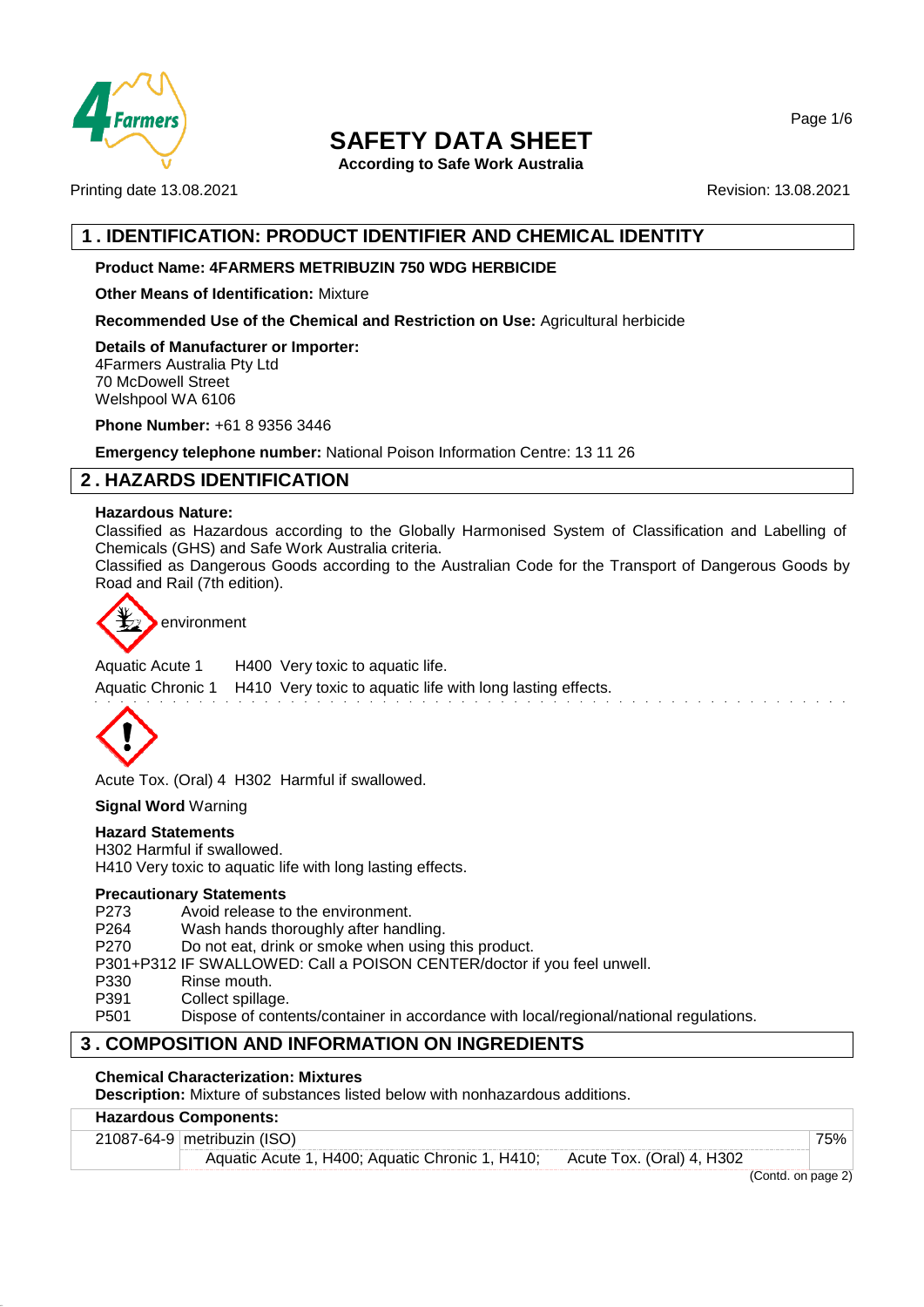

**According to Safe Work Australia**

Printing date 13.08.2021 **Revision: 13.08.2021** 

## **Product Name: 4FARMERS METRIBUZIN 750 WDG HERBICIDE**

(Contd. of page 1)

Page 2/6

## **4 . FIRST AID MEASURES**

#### **Inhalation:**

If inhaled, remove to fresh air. If not breathing, give artificial respiration. If breathing is difficult, give oxygen. Seek medical attention if breathing problems develop.

#### **Skin Contact:**

In case of skin contact, immediately remove contaminated clothing and wash affected areas with water and soap. Seek medical attention if symptoms occur.

#### **Eye Contact:**

In case of eye contact, rinse cautiously with water for several minutes. Remove contact lenses, if present and easy to do. Continue rinsing. Seek medical attention.

#### **Ingestion:**

If swallowed, do not induce vomiting. Do not give anything by mouth to an unconscious person. Seek immediate medical attention.

#### **Information for Doctor:**

Establish a patent airway with suction where necessary.

Watch for signs of respiratory insufficiency and assist ventilation as necessary.

Administer oxygen by non-rebreather mask at 10 to 15 L/min.

Monitor and treat, where necessary, for pulmonary oedema .

Treat symptomatically.

## **5 . FIRE FIGHTING MEASURES**

**Suitable Extinguishing Media:** Water spray or fog, foam or dry chemical.

#### **Specific Hazards Arising from the Chemical:**

Combustible solid. Clouds of dust in a confined or unventilated space may form an explosive mixture with air, and any source of ignition, i.e. flame or spark, will cause fire or explosion.

Hazardous combustion products include oxides of carbon, nitrogen, sulfur, hydrogen chloride, phosgene, and other pyrolysis products typical of burning organic material.

#### **Special Protective Equipment and Precautions for Fire Fighters:**

When fighting a major fire wear self-contained breathing apparatus and protective equipment.

## **6 . ACCIDENTAL RELEASE MEASURES**

#### **Personal Precautions, Protective Equipment and Emergency Procedures:**

Wear Safe Work Australia approved respiratory protection and full protective clothing. Evacuate all nonessential personnel from affected area. Do not breathe dust. Avoid generating dust. Ensure adequate ventilation. Extinguish all sources of ignition. Avoid sparks and open flames. No smoking.

#### **Environmental Precautions:**

In the event of a major spill, prevent spillage from entering drains or water courses.

#### **Methods and Materials for Containment and Cleaning Up:**

Stop leak if safe to do so and sweep granules into a pile and shovel into drums for subsequent disposal. Avoid generating dust. Provide adequate ventilation.

## **7 . HANDLING AND STORAGE**

**Precautions for Safe Handling:**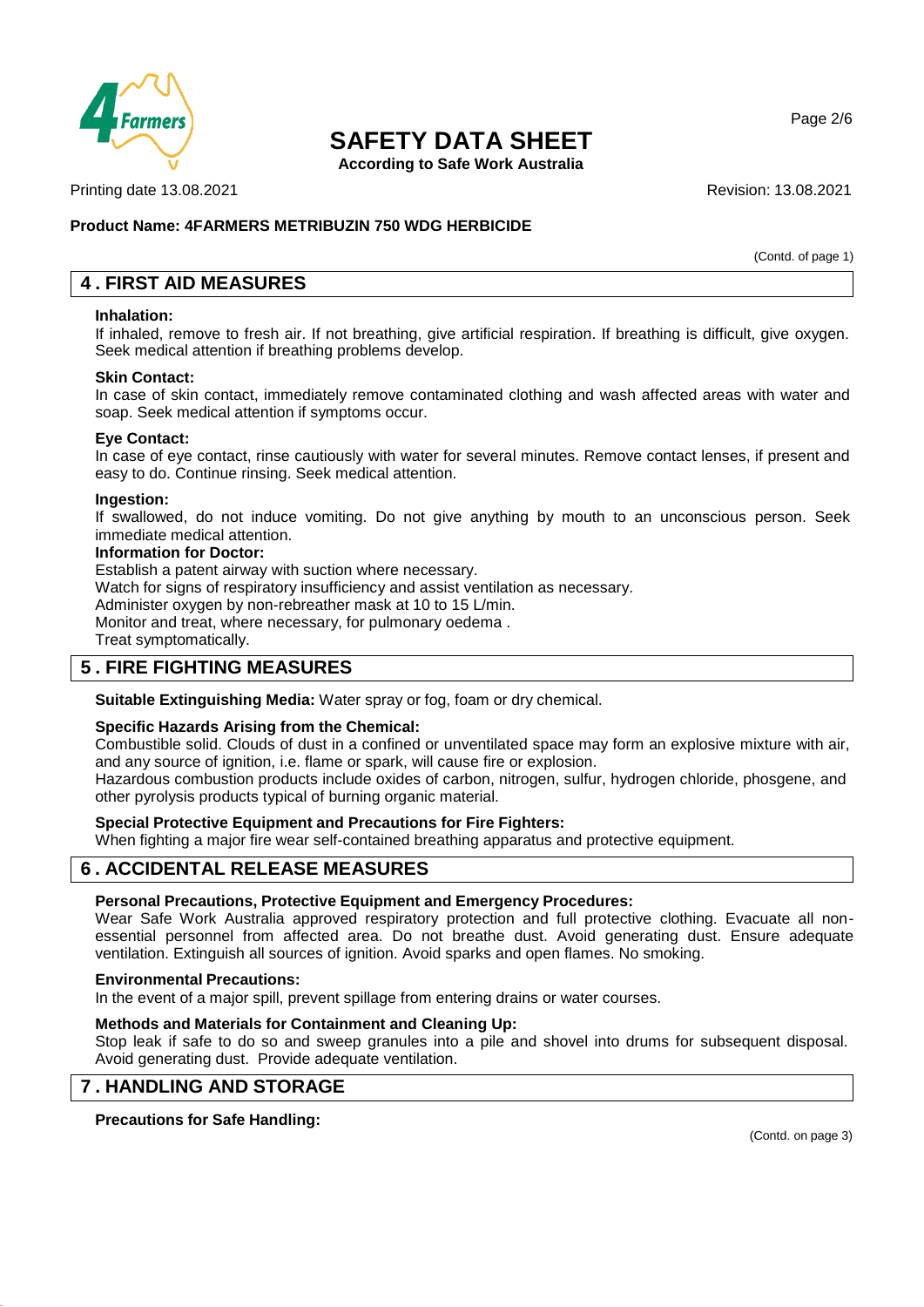

**According to Safe Work Australia**

Printing date 13.08.2021 **Revision: 13.08.2021** Revision: 13.08.2021

### **Product Name: 4FARMERS METRIBUZIN 750 WDG HERBICIDE**

(Contd. of page 2)

Page 3/6

Use of safe work practices are recommended to avoid eye or skin contact and inhalation of dust. Food, beverages and tobacco products should not be stored or consumed where this material is in use. Always wash hands before smoking, eating, drinking or using the toilet. Wash contaminated clothing and other protective equipment before storage or re-use. Provide eyewash fountains and safety showers in close proximity to points of potential exposure.

### **Conditions for Safe Storage:**

Store in a cool, dry and well ventilated area. Keep container tightly closed when not in use. Protect from heat, sparks, open flames and other sources of ignition. Keep away from strong oxidising agents and acids.

## **8 . EXPOSURE CONTROLS AND PERSONAL PROTECTION**

**Exposure Standards:**

#### **21087-64-9 metribuzin (ISO)**

NES TWA: 5 mg/m<sup>3</sup>

#### **Engineering Controls:**

Provide exhaust ventilation or other engineering controls to keep the airborne concentrations of vapour below occupational exposure standards.

#### **Respiratory Protection:**

Use a Safe Work Australia approved particulate respirator under conditions where exposure to the substance is apparent (e.g. generation of high concentrations of dust, inadequate ventilation, development of respiratory tract irritation) and engineering controls are not feasible. See Australian Standards AS/NZS 1715 and 1716 for more information.

#### **Skin Protection:**

Elbow-length PVC gloves, cotton overall buttoned to the neck and wrist, safety boots and a washable hat. See Australian Standards AS/NZS 2161, 2210.1 and 2210.2 for more information.

#### **Eye and Face Protection:**

Eye and face protectors for protection against dust. See Australian/New Zealand Standard AS/NZS 1337 for more information.

## **9 . PHYSICAL AND CHEMICAL PROPERTIES**

#### **Appearance:**

| Form:                                                                | Granules                      |
|----------------------------------------------------------------------|-------------------------------|
| Colour:                                                              | Off-white to beige            |
| Odour:                                                               | Distinctive thiol odour       |
| <b>Odour Threshold:</b>                                              | Not determined.               |
| pH-Value:                                                            | No information available      |
| <b>Melting point/Melting range:</b>                                  | 126 °C                        |
| <b>Initial Boiling Point/Boiling Range: No information available</b> |                               |
| <b>Flash Point:</b>                                                  | Not applicable                |
| <b>Flammability:</b>                                                 | Combustible solid             |
| <b>Auto-ignition Temperature:</b>                                    | No information available      |
| <b>Decomposition Temperature:</b> No information available           |                               |
| <b>Explosion Limits:</b>                                             |                               |
| Lower:                                                               | No information available      |
| Upper:                                                               | No information available      |
| <b>Vapour Pressure:</b>                                              | No information available      |
| Relative Density at 20 °C:                                           | $0.5 - 0.6$ g/cm <sup>3</sup> |
| <b>Vapour Density:</b>                                               | No information available      |
| <b>Evaporation Rate:</b>                                             | No information available      |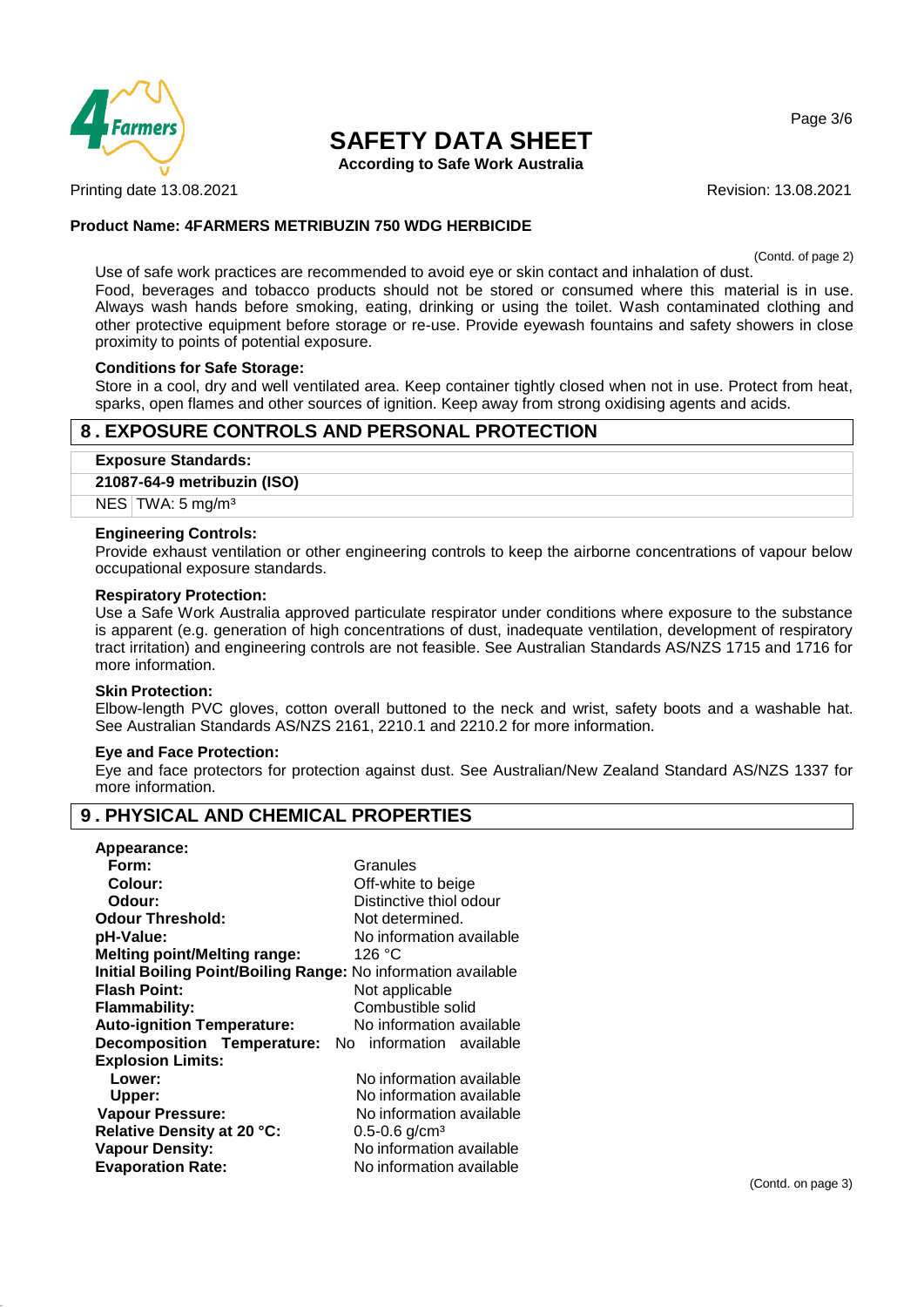

**According to Safe Work Australia**

Printing date 13.08.2021 **Revision: 13.08.2021** Revision: 13.08.2021

(Contd. of page 3)

### **Product Name: 4FARMERS METRIBUZIN 750 WDG HERBICIDE**

**Solubility in Water:** Miscible

## **10 . STABILITY AND REACTIVITY**

**Possibility of Hazardous Reactions:** Hazardous polymerisation will not occur.

**Chemical Stability:** Stable at ambient temperature and under normal conditions of use.

**Conditions to Avoid:** Heat, sparks, open flames, hot surfaces and direct sunlight.

**Incompatible Materials:** Strong oxidising agents.

**Hazardous Decomposition Products:** Oxides of carbon, nitrogen, sulfur, hydrogen chloride and phosgene.

## **11 . TOXICOLOGICAL INFORMATION**

**Toxicity:**

### **LD**₅₀**/LC**₅₀ **Values Relevant for Classification:** No information available

**Acute Health Effects**

**Inhalation:** May cause irritation to the respiratory tract if dusts are inhaled.

**Skin:** May cause skin irritation.

**Eye:** May cause eye irritation.

**Ingestion:** Harmful if swallowed. May cause nausea and vomiting.

**Skin Corrosion / Irritation:** Based on classification principles, the classification criteria are not met.

**Serious Eye Damage / Irritation:** Based on classification principles, the classification criteria are not met.

**Respiratory or Skin Sensitisation:** No sensitising effects known.

**Germ Cell Mutagenicity:** Based on classification principles, the classification criteria are not met.

**Carcinogenicity:** This product does NOT contain any IARC listed chemicals.

**Reproductive Toxicity:** Based on classification principles, the classification criteria are not met.

#### **Specific Target Organ Toxicity (STOT) - Single Exposure:**

Based on classification principles, the classification criteria are not met.

**Specific Target Organ Toxicity (STOT) - Repeated Exposure:** Based on classification principles, the classification criteria are not met.

**Aspiration Hazard:** Based on classification principles, the classification criteria are not met.

**Chronic Health Effects:** No information available

**Existing Conditions Aggravated by Exposure:** No information available

#### **Additional toxicological information:**

The Australian Acceptable Daily Intake (ADI) for metribuzin for a human is 0.02 mg/kg/day, set for the public for daily, lifetime exposure. This is based on the NOEL of 2 mg/kg/day, the level determined to show no effects during long term exposure for the most sensitive indicators and the most sensitive species. (Ref: Comm. Dept. of Health and Ageing Office of Chemical Safety, 'ADI List', March 2016).

# **12 . ECOLOGICAL INFORMATION**

**Ecotoxicity:** Metribuzin is non- toxic to birds.

#### **Aquatic toxicity:**

Very toxic to aquatic organisms. May cause long-term adverse effects in the aquatic environment.

**Persistence and Degradability:** Half life in soil is typically 11.5 days.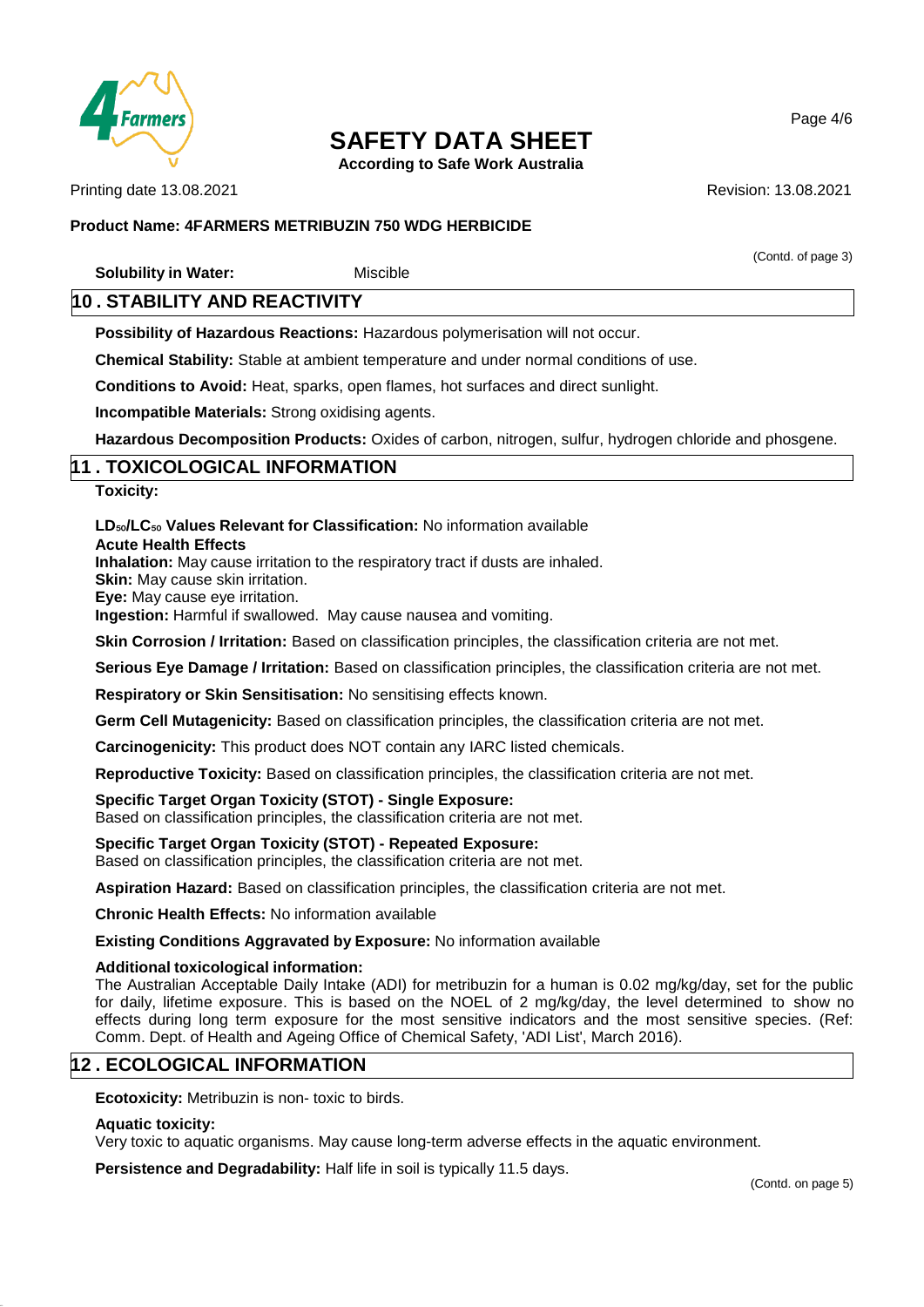

**According to Safe Work Australia**

Printing date 13.08.2021 **Revision: 13.08.2021** 

**Product Name: 4FARMERS METRIBUZIN 750 WDG HERBICIDE**

(Contd. of page 4)

**Bioaccumulative Potential:** No information available

**Mobility in Soil:** No information available

## **13 . DISPOSAL CONSIDERATIONS**

**Disposal Methods and Containers:** Dispose according to applicable local and state government regulations.

## **Special Precautions for Landfill or Incineration:**

Please consult your state Land Waste Management Authority for more information.

# **14 . TRANSPORT INFORMATION**

| <b>UN Number</b>                                                            |                                                                                                                                                                             |
|-----------------------------------------------------------------------------|-----------------------------------------------------------------------------------------------------------------------------------------------------------------------------|
| <b>ADG</b><br><b>IMDG, IATA</b>                                             | <b>UN3077</b><br>Not subject to the ADG Code when transported in<br>Australia by Road or Rail in packages 500kg(L) or less;<br>or IBCs (refer to SP AU01).<br><b>UN3077</b> |
|                                                                             |                                                                                                                                                                             |
| <b>Proper Shipping Name</b><br><b>ADG</b>                                   | 3077 ENVIRON MENTALLY HAZA RDOUS<br>SUBSTANCE, SOLID, N.O.S. (metribuzin (ISO))                                                                                             |
| <b>IMDG</b>                                                                 | ENVIRONMENTALLY HAZARDOUS SUBSTANCE,<br>SOLID, N.O.S. (metri buz in (ISO)), MARINE<br><b>POLLUTANT</b>                                                                      |
| <b>IATA</b>                                                                 | ENVIRONMENTALLY HAZARDOUS SUBSTANCE,<br>SOLID, N.O.S. (metribuzin (ISO))                                                                                                    |
| <b>Dangerous Goods Class</b>                                                |                                                                                                                                                                             |
| <b>ADG Class:</b>                                                           | 9 (M7) Miscellaneous dangerous substances and<br>articles.                                                                                                                  |
| <b>IMDG Class:</b>                                                          | 9 Miscellaneous dangerous substances and articles.                                                                                                                          |
| <b>Packing Group:</b><br>ADG, IMDG, IATA                                    | III                                                                                                                                                                         |
| <b>Marine pollutant:</b>                                                    | Yes<br>Symbol (fish and tree)                                                                                                                                               |
| <b>EMS Number:</b>                                                          | $F-A.S-F$                                                                                                                                                                   |
| <b>Hazchem Code:</b>                                                        | <b>27</b>                                                                                                                                                                   |
| <b>Special Provisions:</b>                                                  | 179, 274, 331, 335, AU01                                                                                                                                                    |
| <b>Limited Quantities:</b>                                                  | $5$ kg                                                                                                                                                                      |
| Packagings & IBCs - Packing Instruction:                                    | P002, IBC08, LP02                                                                                                                                                           |
| Packagings & IBCs - Special Packing Provisions: PP12, B3                    |                                                                                                                                                                             |
| Portable Tanks & Bulk Containers - Instructions: T1, BK2                    |                                                                                                                                                                             |
| <b>Portable Tanks &amp; Bulk Containers - Special</b><br><b>Provisions:</b> | <b>TP33</b>                                                                                                                                                                 |
| <b>15. REGULATORY INFORMATION</b>                                           |                                                                                                                                                                             |

**Australian Inventory of Chemical Substances:**

21087-64-9 metribuzin (ISO)

(Contd. on page 6)

Page 5/6